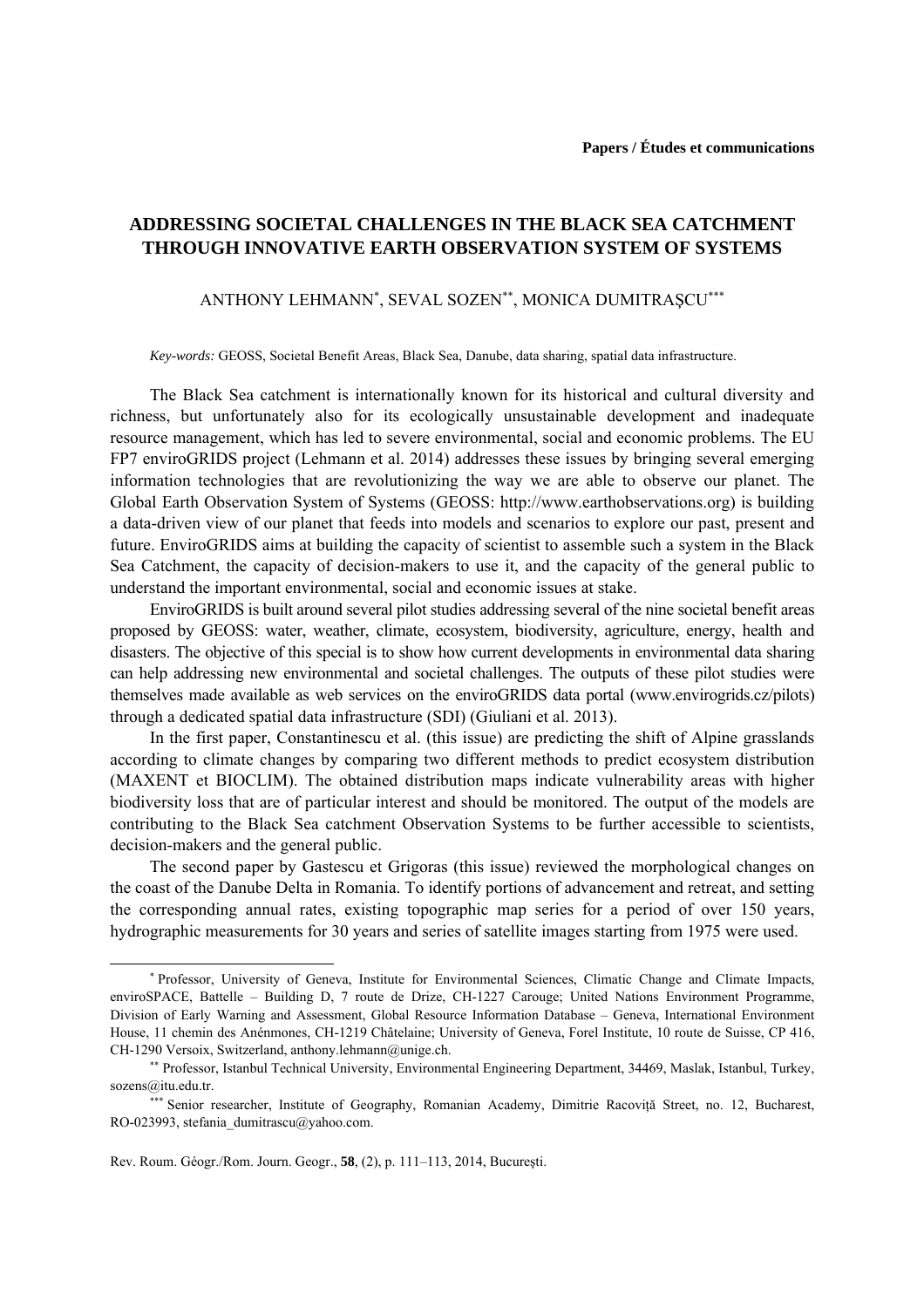In a very similar paper, Gazyetov et Sizo (this issue) followed the Ukrainian coastline dynamics of the Northern arm of the Danube. Long-term trends were assessed based on original Landsat remote sensing data with spatial resolution of 30 m and time interval of 4 to 7 years. The relevance of original information and advantages of modern GIS-technologies allowed obtaining new information about long-term delta processes that are useful for the management of the Delta.

Dumitraşcu et al. (this issue) are assessing the occurrence, development and spread the main Invasive Terrestrial Plant Species (ITPS) in the Romanian protected areas. They developed a model of ITPS potential distribution in protected areas within the different biogeographical regions of Romania. This approach should support measures to eradicate or prevent the introduction of invasive species and control their already existing habitats. It represents the most cost-effective means to avoid or reduce the risk of long-term ecological, economic and social costs of their invasion.

In a fifth paper, Gonca Bozkaya et al. (this issue) are monitoring land use change in the Igneada forest of Turkey from multitemporal Landsat images. As a result of the land use/cover change and human activities, environmental degradation affected especially the forest areas between 1984 and 2010. Therefore, in order for the Igneada region to keep the sustainability of natural life resources, effective management strategies should be followed. Especially human activities should be planned carefully.

The next paper by Makarovskiy and Zinych (this issue) is assessing wind energy potential over Ukraine. The proposed methodology has numerous advantages: a simple algorithm, a minimum set of input data, and highly reliable results. According to the obtained results, the southern and eastern parts of Ukraine have outstanding wind potential.

In Cheroy et al. (this issue), the results of field observations on the dynamics of the marine edge of the Danube Delta in 2011–2012 is described. The results describe the littering of the sea edge of the Danube Delta with plastic waste, the registration of the dead dolphins, as well as description of the vegetation changes. The greatest impacts are due to the reduction of the Danube sediment runoff, the redistribution of the water flow between the different Danube arms, as well as the rise of the Black Sea level.

Snigirov (this issue) present an ichtyological study of the Dniester Delta to assess its biodiversity and species rarity. Decrease in fish species composition has been shown, as well as the disappearance of some native reophilic and lithophilous fish species as the result of the Dniеster River discharge regulation.

Finally, in Mitrică (this issue) a demographic study is presented on the changes of urban population in Romania during the post-communist period. The results show how during this period the demographic structures changed with an increase in female population, a decrease in the young population, and an increase again in mature and elderly people.

Two other special issues were published on the enviroGRIDS project. The first one was published in the International Journal of Advanced Computer Science and Applications (IJACSA) and is describing all the technical aspects developed to build the Black Sea catchment observation system (editorial: Giuliani et Gorgan, 2013). The second special issue was prepared for Environment Sciences and Policy (editorial: Lehmann et al. 2014) to present the main outcomes of the project such as climatic, demographic and land use scenarios, as well as hydrological modelling, sustainable energy potential, or coastal erosion.

This entire set of publications gathered in three special issue represent the main scientific outputs of the enviroGRIDS project. While some progresses were made in order to improve the use of Earth observation on different societal benefit areas in the Black Sea region, a lot of work is still needed to transform the mentality of scientists, decision makers, politicians and the general public. The necessity to better share the observation on our environment remains a prerequisite to any sustainable development.